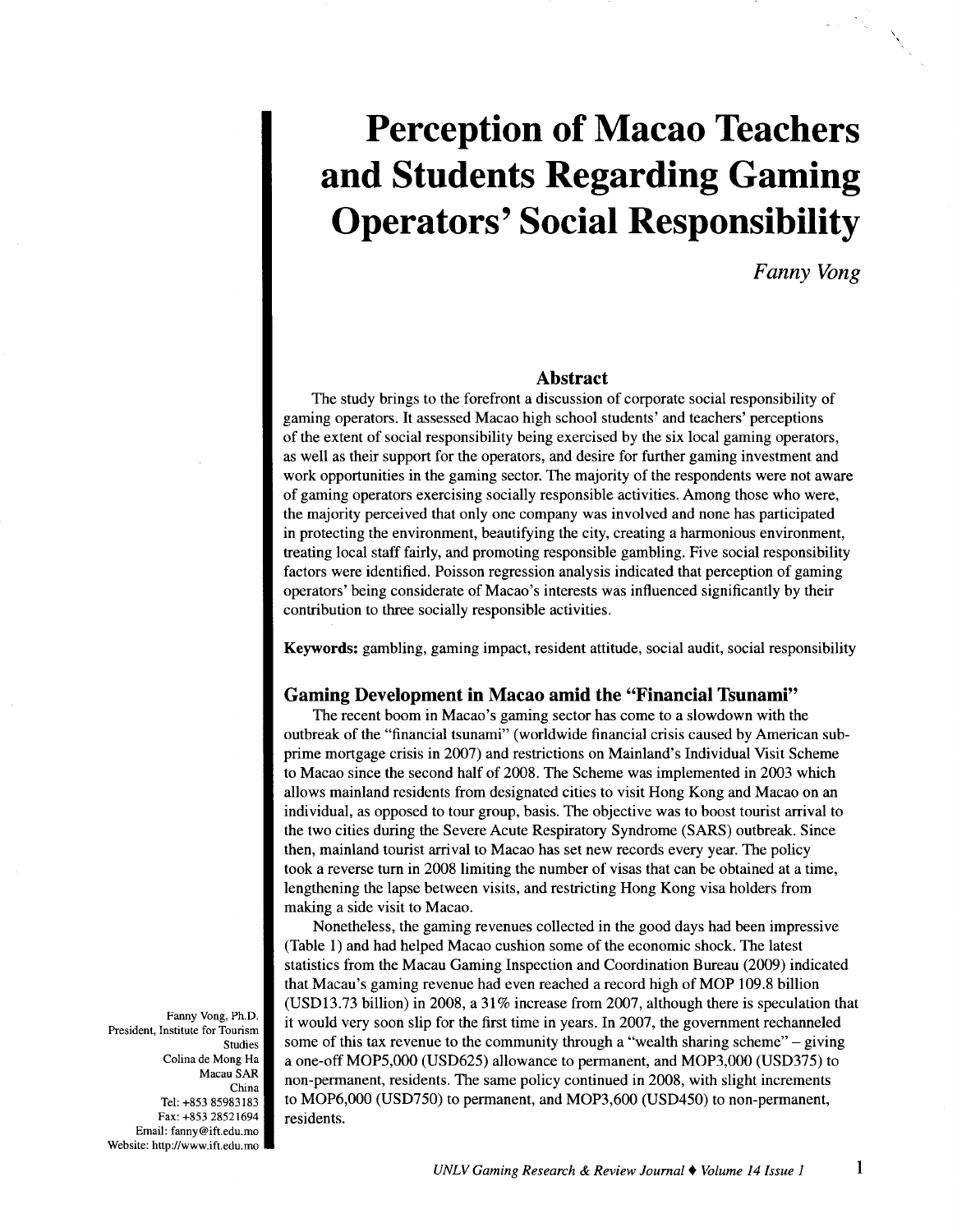| <b>ITEMS</b>                    | 2003  | 2004  | 2005  | 2006  | 2007  | 2008         |
|---------------------------------|-------|-------|-------|-------|-------|--------------|
| Games of fortune (casino games) | 28672 | 41378 | 46047 | 56623 |       | 83022 108772 |
| Greyhound racing                | 74    | 84    | 67    | 67    | 98    | 186          |
| Horse racing                    | 1004  | 1566  | 636   | 437   | 403   | 501          |
| Chinese lottery                 | 3     | 5     | 7     | 7     | 6     | 6            |
| Instant lottery                 | 0.07  | 0.03  | 0.03  | 0.03  | .02   | .003         |
| Sports lottery - football       | 510   | 442   | 333   | 327   | 273   | 304          |
| Sports lottery - basketball     | 50    | 36    | 44    | 60    | 44    | 57           |
| Total                           | 30315 | 43511 | 47134 | 57521 | 83847 | 109826       |

Table 1. Gross revenue from different gaming activities in 2003-2008 (in MOP\* million)

Source: Macau Gaming Inspection and Coordination Bureau, 2009

\*USDl approximately equals MOPS

Investments elsewhere have turned sour by the "financial tsunami". The gaming operators not only suffered lower visitation, less gambling expenditure but also had to face call back on loans and large devaluation of properties and equity investments. Even before Macao statistics could confirm lower gambling revenues at the start of 2009, gaming operators had been quick to slash jobs and suspend investment before the year got started. Venetian has laid off 11,000 construction workers, reduced work and thereby wages of its 6,800 casino staff by 13.3% and suspended two projects on the Cotai Strip; Galaxy has laid off 270 casino staff, reduced work hours of 2,400 others translating into a pay cut of 13.3% and suspended its Cotai project; and Crown (operated by Melco) has launched an unpaid leave scheme, cutting 7% to 8% of salaries among its 3,600 employees. Although the companies announced that they would provide training to employees during their downtime and offer them better promotion opportunities when fortunes were reversed, many local residents and the Labour Union queried the legitimacy of these massive lay-offs while the wider community began to question the

social responsibility of these huge corporations and whether there has been adequate societal and governmental audit in their exercise of such responsibility. A group of "concerned residents" were reported to have collected signatures to petition against Las Vegas Sands Corporation for allegedly having diverted profits earned in Macao to fund its Singapore project ("Residents protest against LV Sands for abandoning Macao" 2009)- an accusation which the company had denied. The current economic downturn serves as a cooling period for the community to debate fundamental issues which have been forgotten or brushed aside when businesses and jobs were abundant and when most people were too busy rejoicing over their new-found wealth.

#### Corporate Social Responsibility

Attention given to corporate social responsibility (CSR) has grown in the last few decades after a series of articles on this topic appeared in the Harvard Law Review in the 1930s (Cochran 2007). Applying this concept to the gaming industry attracts even more interest as the nature of the gaming business itself requires a lot of moral and social justification. The achievement of common good is perhaps the most important one, and which many would argue should be made a top priority business objective of any gaming provider to justify its very existence. In many parts of the world, it is the practice of companies engaged in ethically questionable industries such as gaming, tobacco, alcohol, manufacturing of

*It is the practice of companies engaged in ethically questionable industries such as gaming, tobacco, alcohol, manufacturing of military items or nuclear power to respond to this social pressure through philanthropy, as a way of giving back to the community to achieve common good.*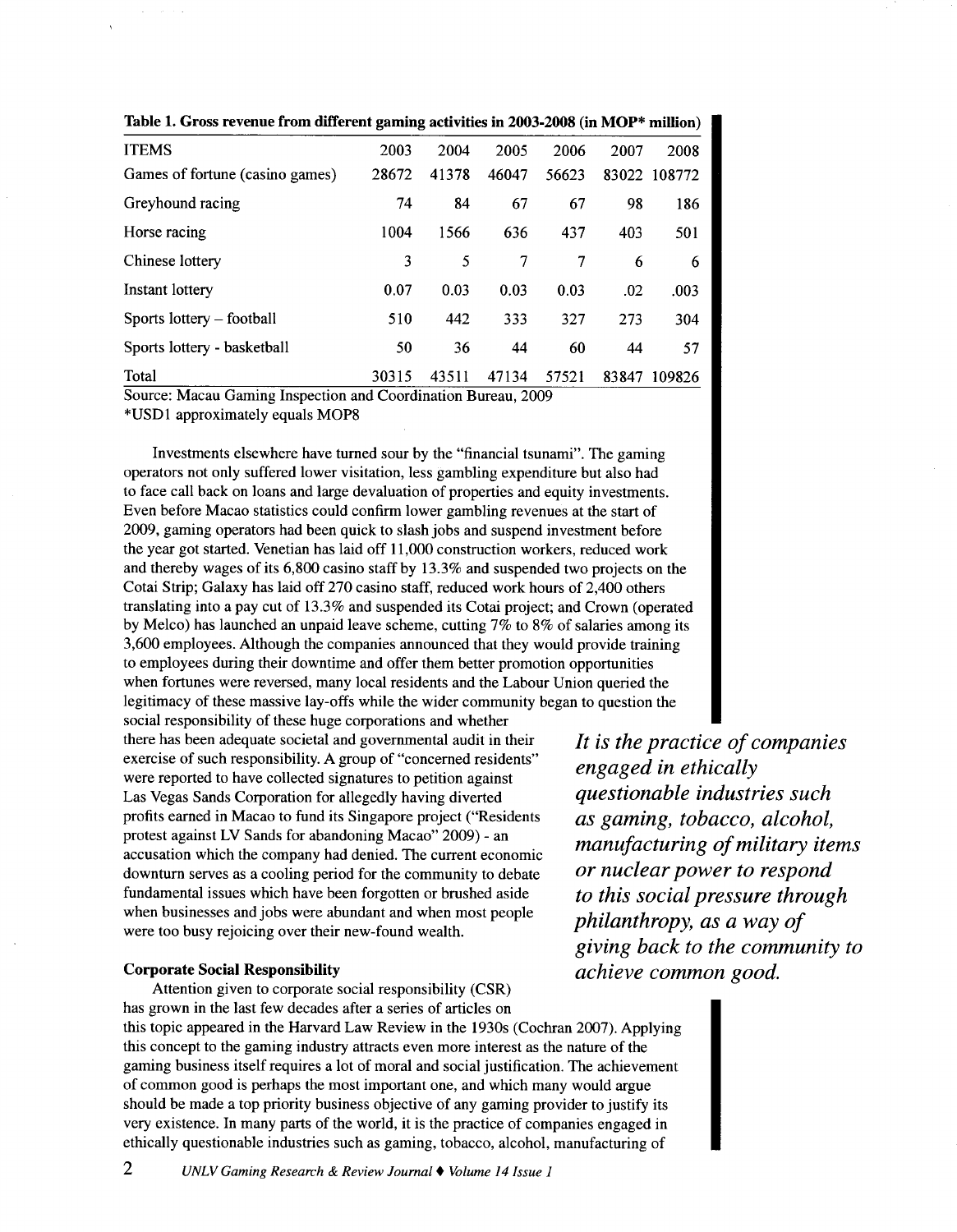*Perception of Macao Teachers and Students Regarding Gaming Operators' Social Responsibility*  military items or nuclear power to respond to this social pressure through philanthropy, as a way of giving back to the community to achieve common good. Even so, Harris (2005) pointed out that such charitable activities might be tainted with morally marginal business intentions to promote false altruism and whitewash the image of the questionable business operations that might ultimately reinforce sales and consumption. She further questioned the nature of giving of gaming enterprises considering their predatory nature and the minuscule amount donated to community benefits. Financing research in the field is another way companies contribute to the common good. However, there is concern that research may then become biased when the resources come from a sponsor with a vested interest in the outcome. Corporate philanthropy becomes "business decisions" when the philanthropic activities also enhance the corporation's profitability. This concept was elaborated by Porter and Kramer (2002) when they noted a new type of corporate philanthropy, pointing out that "social and economic goals are not inherently conflicting but integrally connected" (p.5).

Johnson (2001) argued that if companies were to be held responsible for their societal and environmental impact, a social audit similar to a financial audit would be necessary. He explained that a social audit is a standard process for identifying, measuring and reporting the ethical, social and environmental impact of an organization. According to him, the Council on Economics Priorities is probably the best-known organization in the corporate social responsibility arena. It has been rating firms on 11 categories of social and environmental issues since 1975. These categories include environment, women's advancement, minority advancement, charitable giving, community outreach, family benefits, social disclosure, work-place issues, military contracts, animal testing, and homosexual issues. Among the numerous ethical, social and environmental audits available, one that is similar to IS09000 and IS014000 is SA8000 (Social Accountability 8000), an audit carried out by an independent auditor who certifies that a firm is in compliance with the audit standards, which deal with issues including forced labour, unsafe working conditions, insufficient wages, use of physical punishment and abuse of overseas suppliers.

Henriques  $(2001)$  explained the concept of civil society as consisting of informal groupings, movements, voluntary organizations and NGOs that exist alongside the public and private sectors to form the society as a whole. He argued that as organizations grow over time, their connection to the civil society and to the concerns and issues faced by community members weakens and hence it is necessary to have social audits by the civil society to monitor organizations' social and environmental performance over time, as they affect stakeholders such as retailers, employees, local community, shareholders, pressure groups and the environment. Social auditing can be understood as a process of engagement and collaboration with stakeholders. Walle (1995) posited that there were three categories of ethical orientation of organizations: social obligation - contending that the organization's very aim is to pursue profitability and legality; social responsibility

-suggesting that powerful and influential organizations should *It is necessary to have social* act in ethical and socially responsible ways, addressing current *audits by the civil society to* problems that may arise as a result of their operations; and social  $\frac{d}{dx}$   $\frac{d}{dx}$   $\frac{d}{dx}$   $\frac{d}{dx}$   $\frac{d}{dx}$   $\frac{d}{dx}$  responsiveness - which, on the other end of the continuum, *monitor organizations' social* demands that enterprises anticipate future developments and *and environmental performance* address them in a forwarding-thinking and proactive way.

*over time.* Gambling as an activity has always been the subject of controversy. Although casino companies have started to practice corporate social responsibility activities, they may still be blamed

for providing unchecked gambling (Lee and Park 2009). The decision to legalize the activity in a destination is based on the belief that the economic gains will outweigh the social costs. The same rationale applies to business operations of other nature, according to Dodd's (1932) argument, as modem large firms are permitted and encouraged by the law primarily because of the benefits and services they bring to the community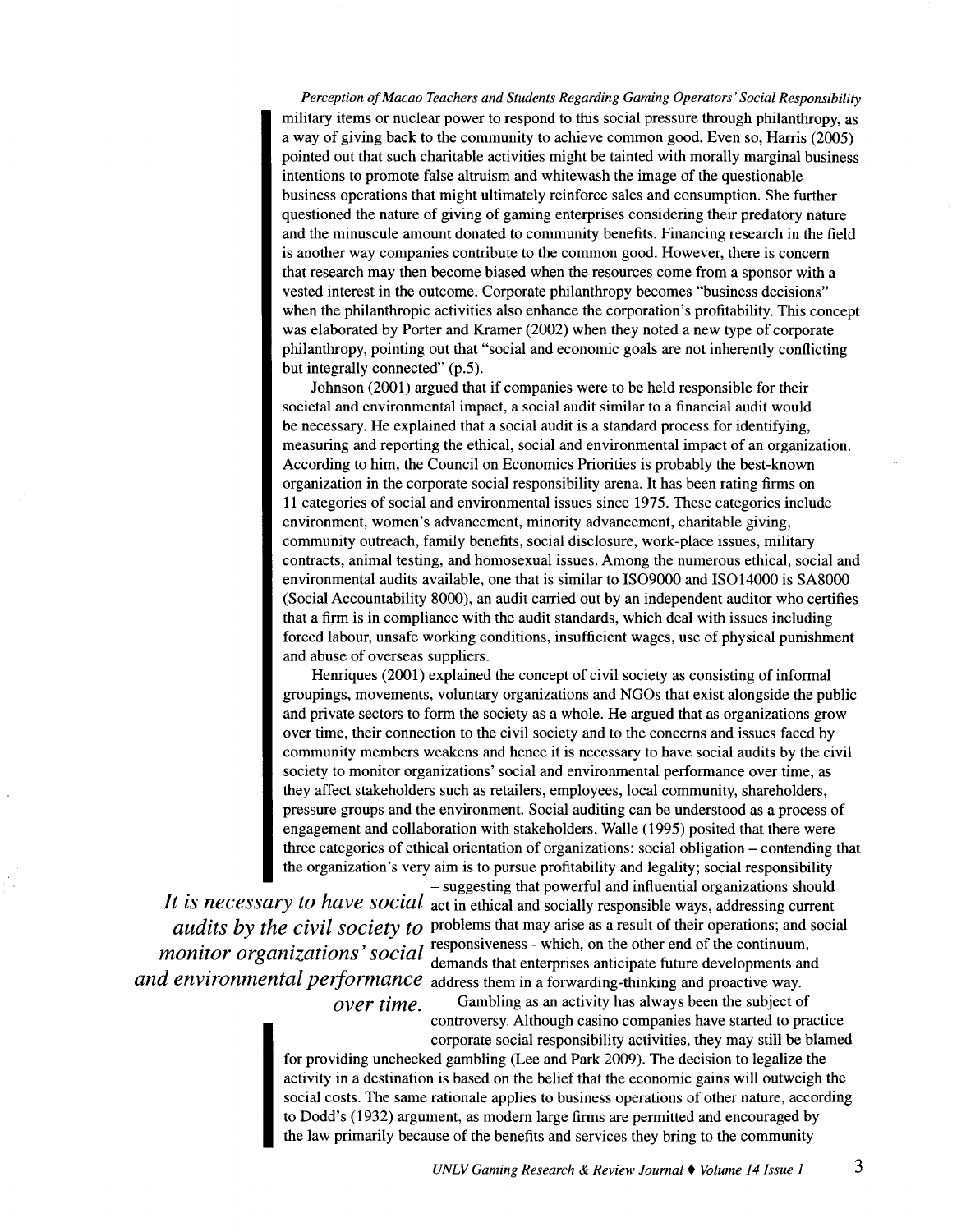rather than the profits they generate for the owners. Hence, great expectations fall on the government and gaming operators to maximize economic gains for the community rather than the profits they generate for the owners. Hence, great expectations fall on<br>the government and gaming operators to maximize economic gains for the community<br>while mitigating the social costs. Black and Ramsay (

argued that a gambling business should be based on the principle of "providing gambling that does not aim to exploit people for whom gambling may create personal or financial problems" and that gambling businesses should pay a fair share of taxes and provide support for charitable purposes. Other measures that the gaming provider should observe to respect the freedom of all individuals is to support their capacities for control and choice by displaying as much information as the individual would need to make decision about their participation in gambling, ensuring

*Great expectations fall on the government and gaming operators to maximize economic gains for the community while mitigating the social costs.* 

that promotions and advertising campaigns do not mislead patrons towards unreasonable gambling, and ensuring that the communication is not deceptive or misleading.

## **Objective of the Study**

The study aims to fill a void in current gaming studies about Macao as it brings to the forefront a discussion of corporate social responsibility of gaming operators. The study assesses certain groups of residents' perceptions of the extent of social responsibility being exercised by the six local gaming operators. The results would be useful in helping the government, community, and gaming operators reflect on the current state of corporate social responsibility in Macao, particularly in the gaming sector, and debate on the need for some form of social audit of large corporations.

## **Methodology**

#### *Instrument*

A questionnaire survey was adopted in the study. The questionnaire consists of four parts. The first part screens respondents for their or their family members' work relationship with the six gaming operators in Macao. The second part consists of <sup>17</sup> examples of socially responsible activities, as suggested in the literature review (Hing  $\&$ McMillen 2002; Black & Ramsay 2003; Harris 2005; Cobran 2007; Lee & Park 2009). The third part asks about respondents' support for the operators, their attitudes toward further gaming investment in Macao, and desire to work for these companies. The last part collects demographic data of the respondents.

#### *Sampling*

The target respondents were local high school graduating students and teachers during the academic year 2008/09. The reason for choosing these two cohorts was at the beginning of the gaming boom in Macao, there had been quite a number of reported cases of high school students, and even teachers, quitting school to work as casino dealers for quick money. There is concern about changes in values among teenagers and high school teachers as they become short-sighted when making study and career choices. High school students or the younger population has a vital function of rejuvenating a community and bringing to it new skill sets and knowledge to compete in the modem economy. High school teachers are entrusted with the mission to help them build a solid foundation for these skills and knowledge and, most importantly, mold their character and instill moral values deemed important for a community's well-being and sustainability. Gauging how these two groups perceive gaming operators' social responsibility will provide valuable insights into the social impact of gaming development. In addition, the results will provide useful information to the government and gaming operators in understanding what the younger generation and educators expect from gaming development and whether these expectations have been met. This will affect their support for further gaming expansion.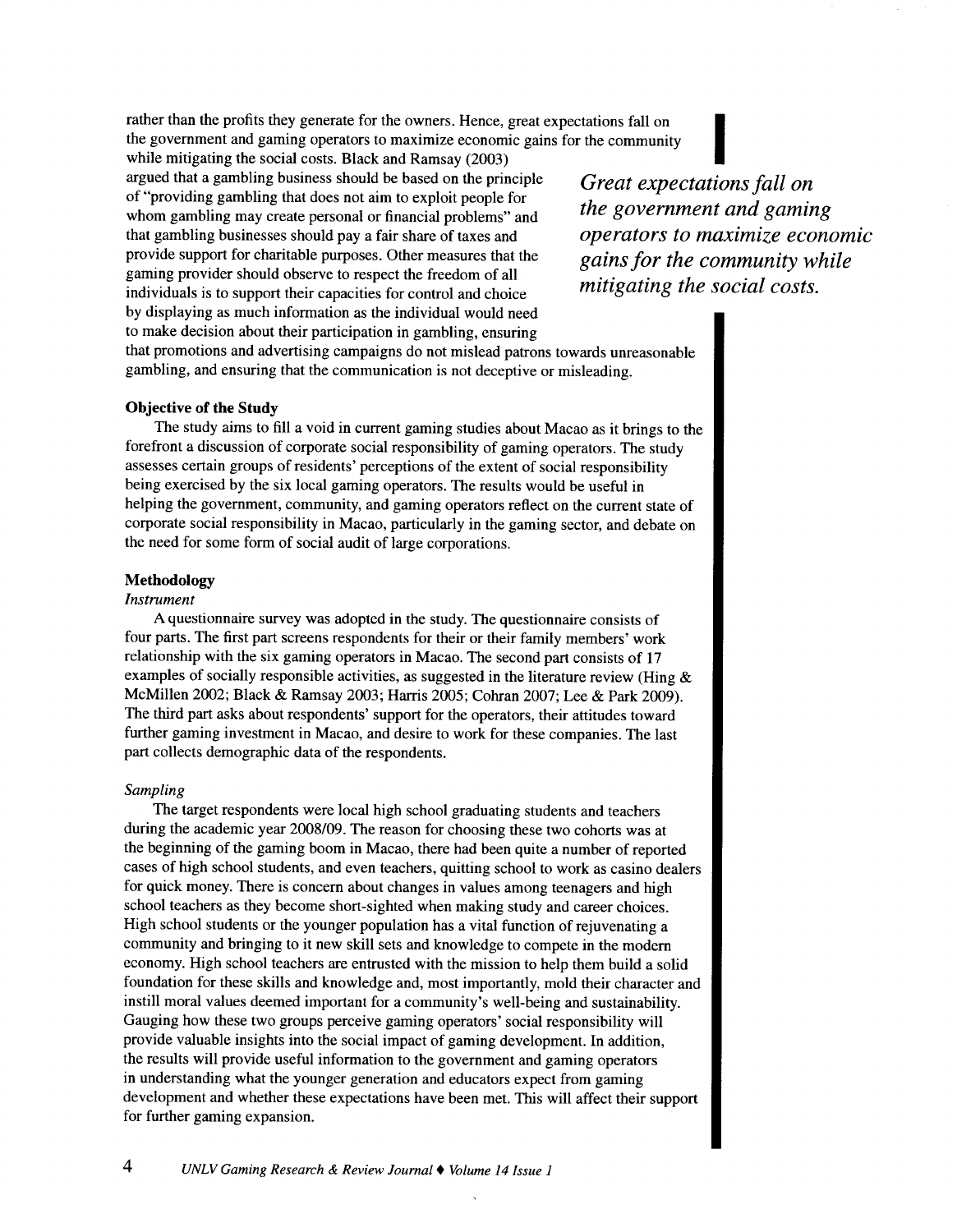*Perception of Macao Teachers and Students Regarding Gaming Operators' Social Responsibility* 

According to the statistics provided by the Macao Education Department (2009), there were 5,509 would-be high schoolleavers and 38 registered high schools in Macao in the academic year 2007/08. Invitations were sent to all high schools to attend a talk and a dinner gathering. Representatives from 28 high schools attended the event. Two evening high schools were excluded from the study as their target students are working adults. A total of 550 student-version and 270 teacher-version questionnaires were distributed to the school representatives according to the school size. The school representatives were given instructions to randomly select student and teacher respondents among all qualified candidates in their schools. Finally, 547 student questionnaires and 249 teacher questionnaires were returned.

#### **Results**

## *Sample Characteristics*

Table 2 shows a profile of the sample. In both cohorts, there were slightly more females than males (56.7% in the student and 58.3% in the teacher cohort). All respondents in the student cohort were in the graduating class and were between 16 to 22 years old. The majority of the teacher respondents (56.9%) were between 25 to 34 years old, followed by 17.4% between 35 to 39 years old. Around 21% were over 40 years old. Slightly over 60% of the teacher respondents were married, among whom 43.8% had children. Almost all of them (98.7) had a monthly income of at least USD 1,250.

|                       |                                   | <b>Students</b> | <b>Teachers</b> |
|-----------------------|-----------------------------------|-----------------|-----------------|
|                       |                                   | $N = 547$       | $N = 249$       |
| Gender                | Male                              | 43.3            | 41.7            |
|                       | Female                            | 56.7            | 58.3            |
| Education             | Senior secondary graduating class | 100.0           |                 |
|                       | Completed high school             |                 | 0.4             |
|                       | Some college                      |                 | 4.6             |
|                       | University or above               |                 | 95.0            |
| Age                   | 16-22                             | 100.0           |                 |
|                       | 18-24                             |                 | 4.6             |
|                       | 25-29                             |                 | 27.8            |
|                       | 30-34                             |                 | 29.1            |
|                       | 35-39                             |                 | 17.4            |
|                       | 40-44                             |                 | 6.6             |
|                       | 45-49                             |                 | 5.8             |
|                       | 50-54                             |                 | 5.0             |
|                       | Above 55                          |                 | 3.7             |
| <b>Marital Status</b> | Single                            | 100.0           | 39.6            |
|                       | Married no kid                    |                 | 16.7            |
|                       | Married with kid                  |                 | 43.8            |
| <b>Monthly Income</b> | Less than USD625                  | n.a.            | 0.4             |
|                       | USD625.1 - 1250                   | n.a.            | 0.8             |
|                       | USD1250.1-1875                    | n.a.            | 33.4            |
|                       | Above USD1875                     | n.a.            | 65.3            |

## **Table 2. Sample Characteristics**

## *Descriptive Statistics*

The students and teachers were asked to identify, among all six gaming operators, how many had contributed to the social responsibility items in question. Multiple response tables were generated for the student and teacher cohorts (Tables 3 and 4). Figures in each column indicate the percentage of votes given to the corresponding answer. For example, in the student cohort (Table 3), for the item "give scholarships to locals", 73% of the student respondents did not know if any gaming operators had offered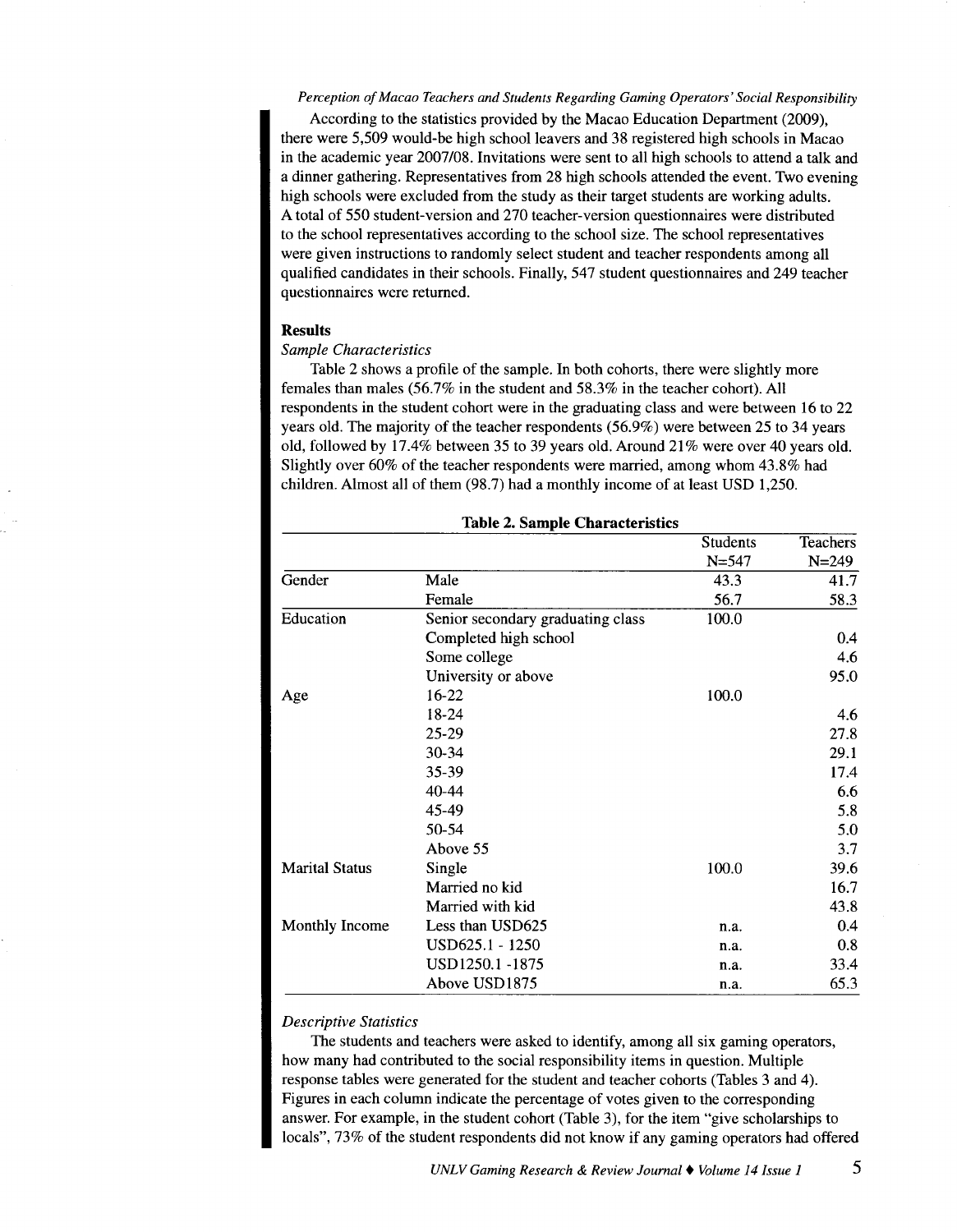scholarships to the locals; 10.06% of the respondents believed that none of the gaming operators had offered any scholarships; 13.59% believed that one operator had done so and 2.98% believed two had, and so on.

Table 3 indicates that for 12 out of 17 social responsibility items, the majority of student respondents who were aware of socially responsible activities carried out by the gaming operators answered that only one company, but not necessarily the same company, had been contributing to the item in question. It is worth noting that, nonetheless, there were over 10% of student respondents who believed that all six companies created business opportunities for local enterprises and offered training opportunities to local people. Looking at the " none" column, the majority of the student respondents claimed that no company participated in six out of 17 activities: protect the environment, treat local staff fairly, beautify the city, create a harmonious environment, promote responsible gambling, and conduct research on problem gambling.

| Students $(N=547)$                        | Don't know | None        | One         |       | Two Three Four Five |                |                      | <b>Six</b> |
|-------------------------------------------|------------|-------------|-------------|-------|---------------------|----------------|----------------------|------------|
| Give scholarships to locals               | 73.00      |             | 10.06 13.59 | 2.98  | 0.37                | 0.00           | 0.00                 | 0.00       |
| Promote responsible gambling              | 70.79      |             | 11.80 11.80 | 1.50  |                     | 0.37 0.75 0.37 |                      | 2.62       |
| Conduct research on problem               |            |             |             |       |                     |                |                      |            |
| gambling                                  | 77.90      | 9.00        | 8.82        | 2.63  |                     |                | 0.56 0.56 0.00 0.38  |            |
| Finance organizations and activities      |            |             |             |       |                     |                |                      |            |
| dealing with problem gambling             | 80.61      | 7.41        | 8.37        | 1.52  | 0.57                |                | $0.38$ $0.00$ 1.14   |            |
| Develop local talents                     | 46.62      |             | 6.77 27.26  | 6.02  |                     |                | 4.32 2.07 0.94 6.02  |            |
| Enhance Macau's image                     | 37.17      |             | 8.74 26.21  | 13.94 |                     |                | 5.76 2.79 0.56 4.83  |            |
| Contribute to charity                     | 44.88      | 3.91        | 33.33       | 7.08  |                     |                | 3.72 1.86 0.56 4.66  |            |
| Introduce new technology                  | 61.75      | 5.41        | 17.54       | 5.60  |                     |                | 4.29 1.68 0.37 3.36  |            |
| Create business opportunities for         |            |             |             |       |                     |                |                      |            |
| local enterprises                         | 44.49      |             | 6.27 18.63  | 7.98  |                     |                | 3.42 1.71 0.95 16.54 |            |
| Protect the environment                   | 65.05      | 24.67       | 6.54        | 2.43  |                     |                | 0.37 0.56 0.00 0.37  |            |
| Participate in beautifying the city       | 63.83      | 17.80       | 11.74       | 3.03  |                     |                | 2.08 0.76 0.00 0.76  |            |
| Offer good remuneration to locals         | 48.68      |             | 11.70 15.66 | 7.92  |                     |                | 4.72 1.89 0.75 8.68  |            |
| Offer good career development             |            |             |             |       |                     |                |                      |            |
| to locals                                 | 54.39      |             | 11.78 13.27 | 7.29  | 2.43                |                | 1.12 1.31 8.41       |            |
| Offer training opportunities to locals    | 34.26      |             | 5.03 26.82  | 8.19  | 6.89                | 4.10           | 1.12.13.59           |            |
| Treat local staff fairly                  | 58.04      | 21.44 12.38 |             | 2.96  |                     |                | 2.40 0.55 0.37 1.85  |            |
| Create a harmonious working               |            |             |             |       |                     |                |                      |            |
| environment                               | 66.48      | 13.78 11.92 |             | 3.54  | 2.23                | $0.93$ 0.00    |                      | 1.12       |
| Introduce best management practices 61.12 |            |             | 6.17 11.96  | 8.97  | 5.98                |                | $2.24\quad 0.75$     | 2.80       |

Table 4 indicates that for 12 out of 17 items, the majority of the teacher respondents who were aware of socially responsible activities carried out by the gaming operators answered that only one company, but not necessarily the same company, had been

contributing to the item in question. It is worth noting that, nonetheless, there were over 10% of teacher respondents who believed that all six companies created business opportunities for local enterprises, offered good remuneration, career development and training opportunities to local people. Looking at the " none" column, the majority of the teacher respondents claimed that no company participated in six out of 17 activities: protect the environment, treat local staff fairly, beautify the city, promote responsible gambling, conduct research on problem gambling, and finance organizations and activities dealing with problem gambling.

*Both student and teacher response patterns were quite similar but more teachers thought that at least two, instead of only one, gaming companies had shared in the contribution to six socially responsible activities.* 

I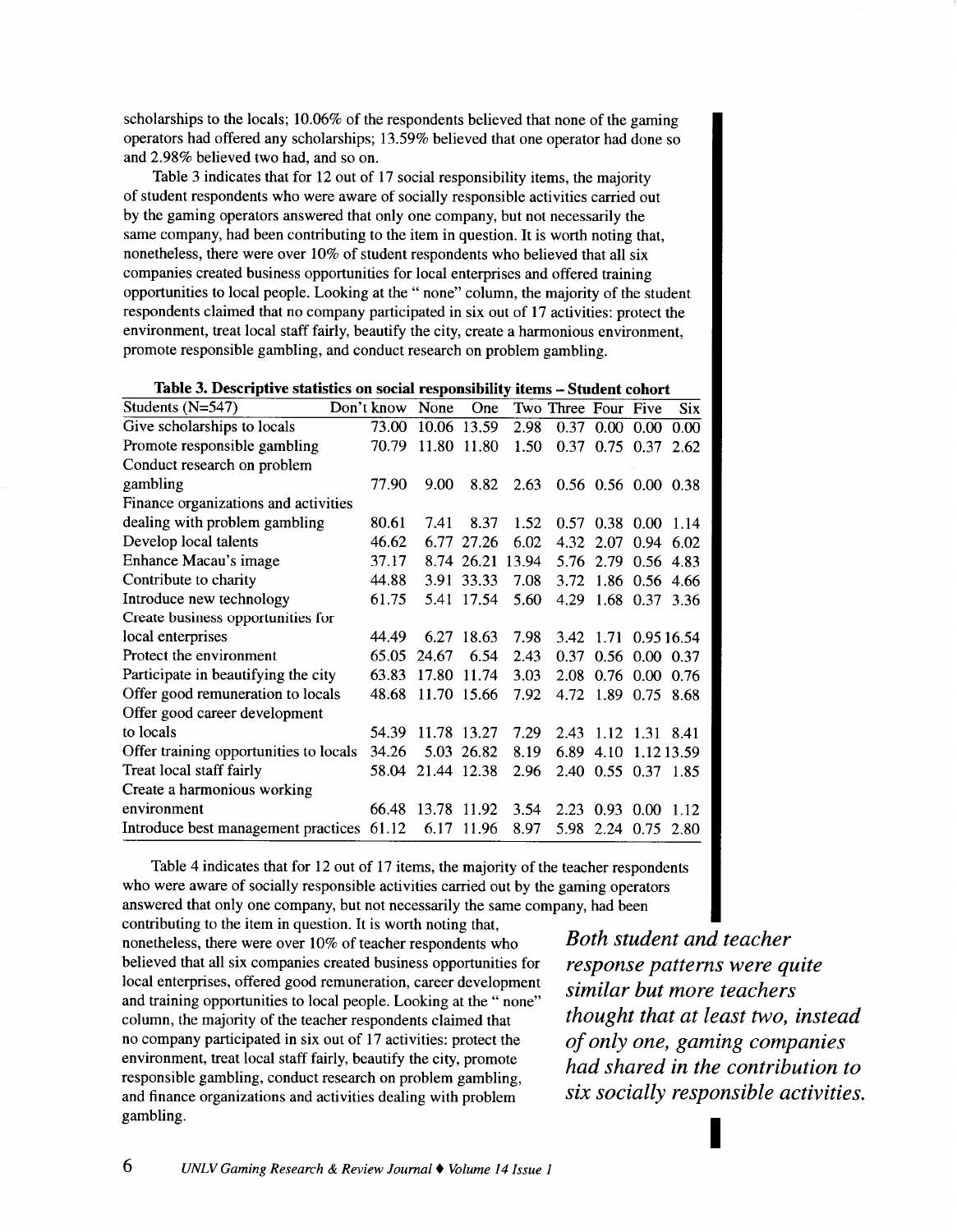#### *Perception of Macao Teachers and Students Regarding Gaming Operators' Social Responsibility*

It is observed that both student and teacher response patterns were quite similar but more teachers thought that at least two, instead of only one, gaming companies had shared in the contribution to six socially responsible activities.

| Table 4. Descriptive statistics on social responsibility items - Teacher cohort |            |       |             |      |                     |                             |                   |            |
|---------------------------------------------------------------------------------|------------|-------|-------------|------|---------------------|-----------------------------|-------------------|------------|
| Teachers $(N=249)$                                                              | Don't know | None  | One         |      | Two Three Four Five |                             |                   | <b>Six</b> |
| Give scholarships to locals                                                     | 81.56      | 4.10  | 10.66       | 2.46 |                     | $0.82 \quad 0.41$           | 0.00              | 0.00       |
| Promote responsible gambling                                                    | 78.10      | 10.74 | 8.26        | 2.48 |                     | $0.00\ 0.00\ 0.00$          |                   | 0.41       |
| Conduct research on problem                                                     |            |       |             |      |                     |                             |                   |            |
| gambling                                                                        | 88.40      | 5.40  | 5.39        | 0.83 |                     | $0.00$ $0.00$ $0.00$ $0.00$ |                   |            |
| Finance organizations and activities                                            |            |       |             |      |                     |                             |                   |            |
| dealing with problem gambling                                                   | 87.82      | 6.72  | 5.04        | 0.42 | $0.00 -$            | $0.00 \pm 0.00$             |                   | 0.00       |
| Develop local talents                                                           | 50.83      |       | 5.42 22.08  | 7.92 | 7.08                |                             | $1.25 \quad 0.83$ | 4.58       |
| Enhance Macau's image                                                           | 48.76      | 7.58  | 17.77 11.16 |      | 6.61                | 2.89                        | 0.41              | 4.55       |
| Contribute to charity                                                           | 45.23      | 2.07  | 22.41 13.28 |      | 6.64                | 3.32                        | -1.66             | 5.39       |
| Introduce new technology                                                        | 72.50      | 2.50  | 8.75        | 7.08 | 4.17                | 1.67 0.00 3.33              |                   |            |
| Create business opportunities for                                               |            |       |             |      |                     |                             |                   |            |
| local enterprises                                                               | 49.16      | 4.20  | 14.71       | 9.24 |                     | 2.94 0.00 1.26 18.49        |                   |            |
| Protect the environment                                                         | 67.92      | 21.67 | 7.08        | 1.67 | 1.25                | 0.00                        | $0.00 \quad 0.42$ |            |
| Participate in beautifying the city                                             | 61.41      | 14.11 | 10.37       | 4.56 |                     | 7.05 0.83                   | $0.00$ 1.66       |            |
| Offer good remuneration to locals                                               | 51.88      | 6.69  | 11.72 10.46 |      |                     | 3.35 0.42 1.26 14.23        |                   |            |
| Offer good career development                                                   |            |       |             |      |                     |                             |                   |            |
| to locals                                                                       | 54.39      | 8.79  | 10.88 10.88 |      |                     | 0.84 0.84 1.26 12.13        |                   |            |
| Offer training opportunities to locals                                          | 46.25      | 1.25  | 17.50 10.42 |      |                     | 4.58 2.08 2.50 15.42        |                   |            |
| Treat local staff fairly                                                        | 68.33      |       | 14.17 12.50 | 1.25 |                     | 2.08 0.83 0.00 0.83         |                   |            |
| Create a harmonious working                                                     |            |       |             |      |                     |                             |                   |            |
| environment                                                                     | 77.08      | 6.67  | 9.58        | 2.92 |                     | 1.25 0.00                   | -0.00             | 2.50       |
| Introduce best management practices 64.44                                       |            | 3.35  | 10.46 11.30 |      | 2.93                |                             | 3.77 0.42         | 3.35       |

The respondents were asked if there was enough community and governmental audit on the exercise of social responsibility by gaming operators. Around 66% and 78% of student and teacher respondents felt there was inadequate audit, respectively. Only 8.4% and 1.7% of students and teachers felt opposite and the rest of the respondents had no idea.

#### *Factor Analysis*

A factor analysis was performed on the whole sample to examine the underlying factors of the 17-item social responsible activities bank. The scale of the items ran from  $0$  – no gaming companies contributed to this item, to  $6$  – all six had contributed to this item. "Don't know" and "no companies contributed (0)" responses were combined into one category- "Unaware". This is because perception of the existence or non-existence of a condition or phenomenon is not necessarily based on actual knowledge. According to the MSN Encarta dictionary, perception is an impression, an attitude or understanding based on what is observed or thought. In addition, the author has no means to verify whether the "no companies contributed" responses were based on actual and accurate fact to the knowledge of the respondents. Hence, there is justification to believe that those respondents who did not know about any contribution and those who thought there was no company contributing to socially responsible activities reflected that they were both "unaware" of such activities.

Principal components analysis with varimax rotation was used. The sample size used in the analysis was 657 as cases with missing values were excluded Iistwise. KMO was 0.82 and significant, indicating sample adequacy for the analysis. Five factors with a total explained variance of 56.52% were extracted and all factors had an eigenvalue larger than 1 (Table 5).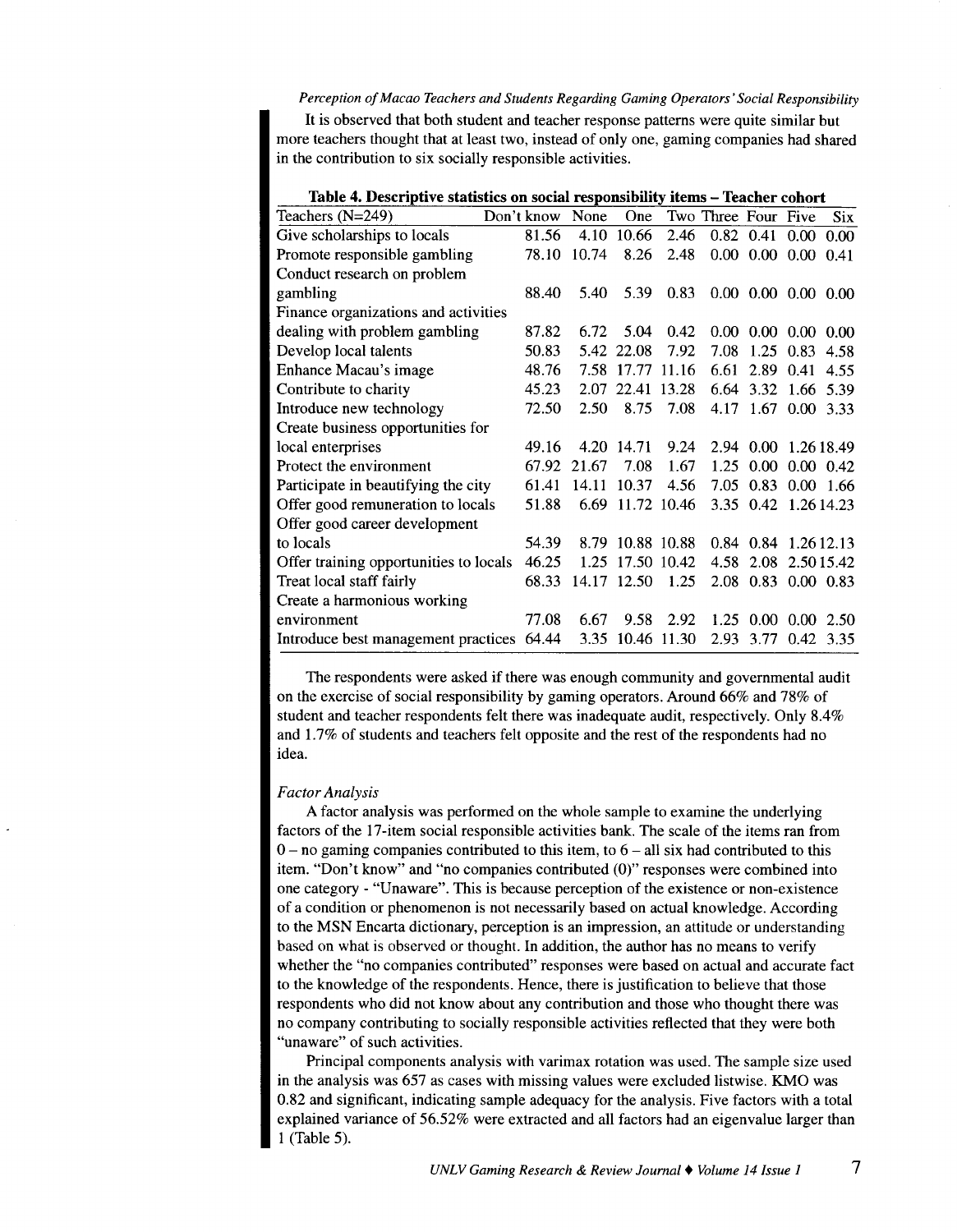The five factors were labeled: Factor  $1 -$  Business and Employment (4 items); Factor 2- Community Development (5 items); Factor 3-Responsible Gambling (3 items); Factor 4- Management Practices (3 items); Factor 5- Environmental Protection (2 items). The item "offer training opportunities to locals" loaded onto both Factors 1 and 2 with the same weight coefficient of 0.47. After considering the theoretical significance of the item in relation to the two factors, it was decided to include the item in Factor 1. The scores of all items belonging to each factor were averaged into indices for subsequent analysis.

| Table 5. Principal components of social responsible activities (N=657) |                                   |                          |                         |           |                                        |
|------------------------------------------------------------------------|-----------------------------------|--------------------------|-------------------------|-----------|----------------------------------------|
|                                                                        | <b>Business and</b><br>Employment | Community<br>Development | Responsible<br>Gambling | Practices | Management Environmental<br>Protection |
| Create business opportunities for                                      |                                   |                          |                         |           |                                        |
| local enterprises                                                      | 0.68                              |                          |                         |           |                                        |
| Offer good remuneration to locals                                      | 0.73                              |                          |                         |           |                                        |
| Offer good career development to locals                                | 0.78                              |                          |                         |           |                                        |
| Offer training opportunities to locals                                 | 0.47                              |                          |                         |           |                                        |
| Give scholarships to locals                                            |                                   | 0.59                     |                         |           |                                        |
| Develop local talents                                                  |                                   | 0.62                     |                         |           |                                        |
| Enhance Macau's image                                                  |                                   | 0.50                     |                         |           |                                        |
| Contribute to charity                                                  |                                   | 0.64                     |                         |           |                                        |
| Introduce new technology                                               |                                   | 0.46                     |                         |           |                                        |
| Promote responsible gambling                                           |                                   |                          | 0.70                    |           |                                        |
| Conduct research on problem gambling                                   |                                   |                          | 0.75                    |           |                                        |
| Finance organizations and activities                                   |                                   |                          |                         |           |                                        |
| dealing with problem gambling                                          |                                   |                          | 0.82                    |           |                                        |
| Treat local staff fairly                                               |                                   |                          |                         | 0.68      |                                        |
| Create a harmonious working environment                                |                                   |                          |                         | 0.73      |                                        |
| Introduce best management practices                                    |                                   |                          |                         | 0.59      |                                        |
| Protect the environment                                                |                                   |                          |                         |           | 0.78                                   |
| Participate in beautifying the city                                    |                                   |                          |                         |           | 0.86                                   |
| Eigenvalues                                                            | 4.421                             | 1.702                    | 1.243                   | 1.182     | 1.061                                  |
| Variance explained                                                     | 26                                | 10.02                    | 7.31                    | 6.95      | 6.24                                   |
| Reliability                                                            | 0.7                               | 0.64                     | 0.68                    | 0.56      | 0.66                                   |
| <b>KMO</b>                                                             | 0.82                              | (sig. at 0.000)          |                         |           |                                        |

# *Analysis of Group Differences*

## *Personal Interest in Gaming Development*

Before further analysis, it is necessary to assess whether the respondents' perception of gaming operators' exercise of social responsibility was affected by respondents' personal benefits or interests gained from gaming development. All respondents were asked if they or their family members had any previous or current employment relationship with the six gaming operators. Both cohorts contained respondents who answered to this characteristic. In the student sample, 44.4% of the student cohort and 31.7% of the teacher cohort had personal or familial employment relationship with the gaming operators.

For each cohort, an independent t-test was conducted with the five social responsibility factors. The results showed that for all five factors, there were no significant differences, in either cohort, between the group that had employment relationship with the gaming operators and the group that had not. The following analyses then proceeded with the whole sample, divided into student and teacher cohort where necessary.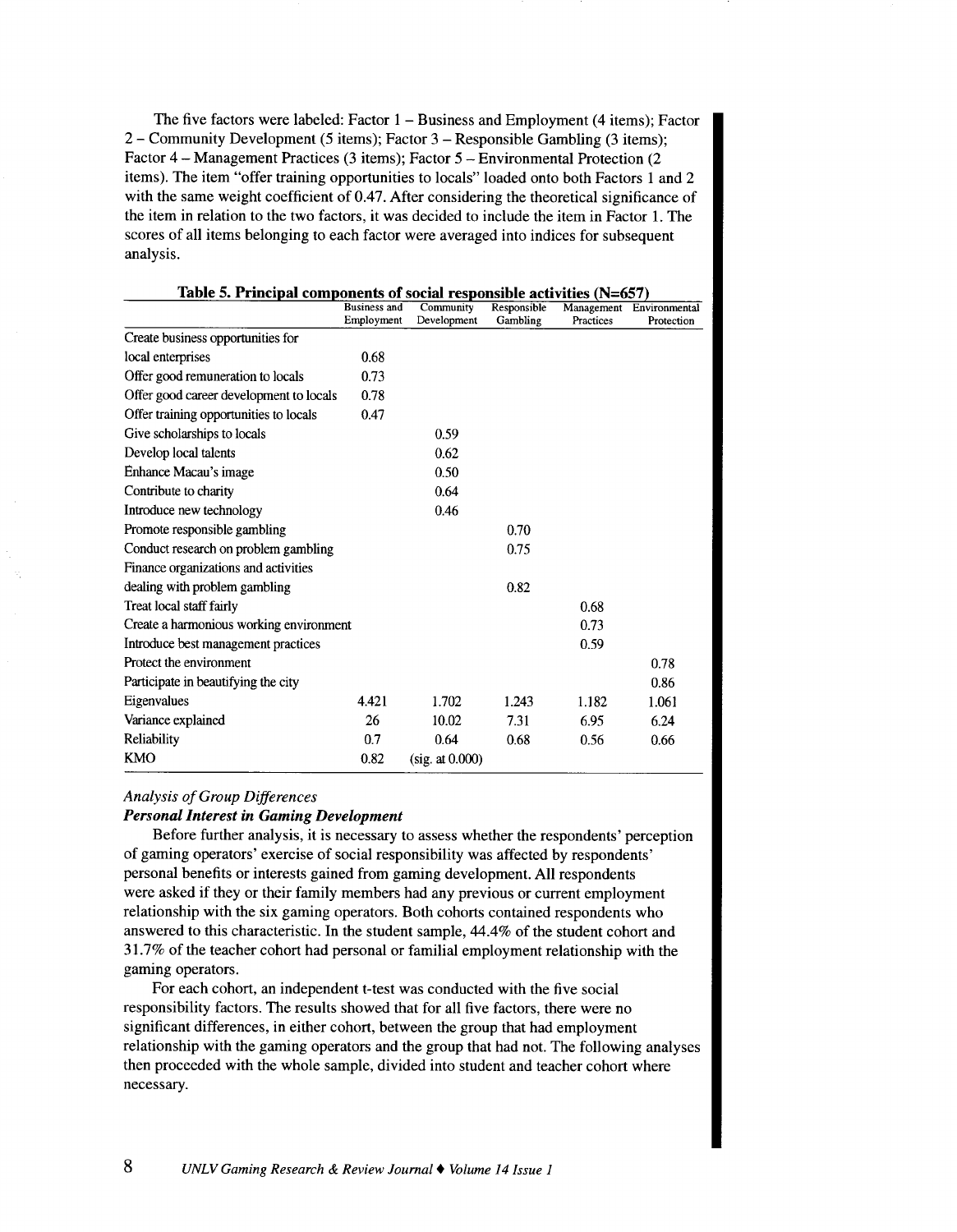## *Perception of Macao Teachers and Students Regarding Gaming Operators' Social Responsibility Teacher versus Student Perceptions*

Independent t-test results showed that students and teachers only differed on one social responsibility factor - Responsible Gambling (Table 6). Recall earlier that the scale for the social responsibility items ran from  $0 -$  no gaming companies contributed to this item, to  $6$  – all six had contributed to this item. Both student (m=0.28) and teacher means  $(m=0.10)$  were low, indicating the majority of both cohorts was inclined to perceive that no company was promoting responsible gambling.

|                                 | Student   |           | Teacher   |      |         | Sig. |
|---------------------------------|-----------|-----------|-----------|------|---------|------|
|                                 | $(N=547)$ |           | $(N=249)$ |      |         |      |
|                                 | Mean      | <b>SD</b> | Mean      | SD   |         |      |
| Business and Employment         | 1.33      | 1.44      | 1.47      | 1.63 | $-1.14$ | 0.26 |
| <b>Community Development</b>    | 0.81      | 0.86      | 0.80      | 0.92 | 0.10    | 0.92 |
| <b>Responsible Gambling</b>     | 0.28      | 0.74      | 0.10      | 0.27 | 5.10    | 0.00 |
| <b>Management Practices</b>     | 0.52      | 0.84      | 0.47      | 0.86 | 0.67    | 0.50 |
| <b>Environmental Protection</b> | 0.25      | 0.68      | 0.36      | 0.78 | $-1.88$ | 0.06 |

# Table 6. Independent t-test on social responsibility factors for students and teachers

*Regression Analysis: Consideration of Macao's Interests and Benefits for Macao* 

Descriptive statistics in Table 7 showed several statements gauging both cohorts' perception of gaming operators' consideration of Macao's interests and contribution to its benefits, as well as overall support for the gaming operators and desire for further investment and employment opportunities in gaming. It was observed that among the respondents who were aware of the issues in discussion, the majority of both cohorts (20.9% of students; 19.25% of teachers) thought that no gaming operator had considered Macao's interests. Most respondents (31.09% of students; 38.24% of teachers) did not support any company. Most students (23 .21%) hoped that one gaming operator could invest more in Macao but most teachers (22.13%) did not wish for any further gaming investment. The majority of both students (34.08%) and teachers (63.60%) expressed they did not wish to work for any gaming company, but more strongly so for teachers. Nonetheless, the majority of both cohorts (16.26% of students; 11.11% of teachers) admitted that all six gaming operators had brought benefits to Macao.

|                 | (Students' N=549; Teachers' N=247)           |                     |                                            |      |      |                           |                             |            |
|-----------------|----------------------------------------------|---------------------|--------------------------------------------|------|------|---------------------------|-----------------------------|------------|
|                 |                                              | Don't know None One |                                            |      |      | Two Three Four Five       |                             | <b>Six</b> |
| <b>Students</b> | Consider Macao's interests 56.16 20.90 14.93 |                     |                                            |      |      | 3.92 1.68 0.56 0.37 1.49  |                             |            |
| <b>Teachers</b> |                                              | 63.60               | 19.25 12.13                                |      | 2.93 |                           | $0.84$ 0.42 0.00 0.84       |            |
| <b>Students</b> | Bring benefits to Macao                      | 41.68               | 11.40 14.58                                |      |      | 7.48 5.05 3.18 0.19 16.26 |                             |            |
| <b>Teachers</b> |                                              | 56.41               | 8.12                                       | 9.40 | 5.13 |                           | 6.41 2.14 1.28 11.11        |            |
| <b>Students</b> | I support this company                       | 24.91               | 31.09 22.47 10.11                          |      |      |                           | 6.18 1.50 1.31 2.43         |            |
| <b>Teachers</b> |                                              |                     | 37.82 38.24 13.87 5.04 2.94 0.42 0.00 1.68 |      |      |                           |                             |            |
| <b>Students</b> | I hope this company can                      |                     |                                            |      |      |                           |                             |            |
|                 | invest more in Macao                         |                     | 31.51 20.38 23.21                          |      | 9.06 |                           | 4.15 1.89 0.19 9.62         |            |
| <b>Teachers</b> |                                              |                     | 40.00 22.13 16.60                          |      |      | 4.68 2.55 1.28 0.00 12.77 |                             |            |
| <b>Students</b> | I'd like to work for                         |                     |                                            |      |      |                           |                             |            |
|                 | this company                                 | 25.14               | 34.08 20.67                                |      | 9.50 |                           | 4.10 2.05 0.93 3.54         |            |
| <b>Teachers</b> |                                              | 31.80               | 63.60                                      | 2.09 | 1.67 |                           | $0.42$ $0.00$ $0.42$ $0.00$ |            |

Table 7. Overall support, future gaming investment, and employment desirability (Students' N=549; Teachers' N=247)

Further regression analyses were carried out to understand the association between perceived exercise of social responsibility by gaming operators and perceived consideration of Macao's interests and benefits brought to Macao. All respondents were asked how many among the six gaming operators they perceived had considered Macao's interests and brought benefits to Macao. The responses to the two questions were used as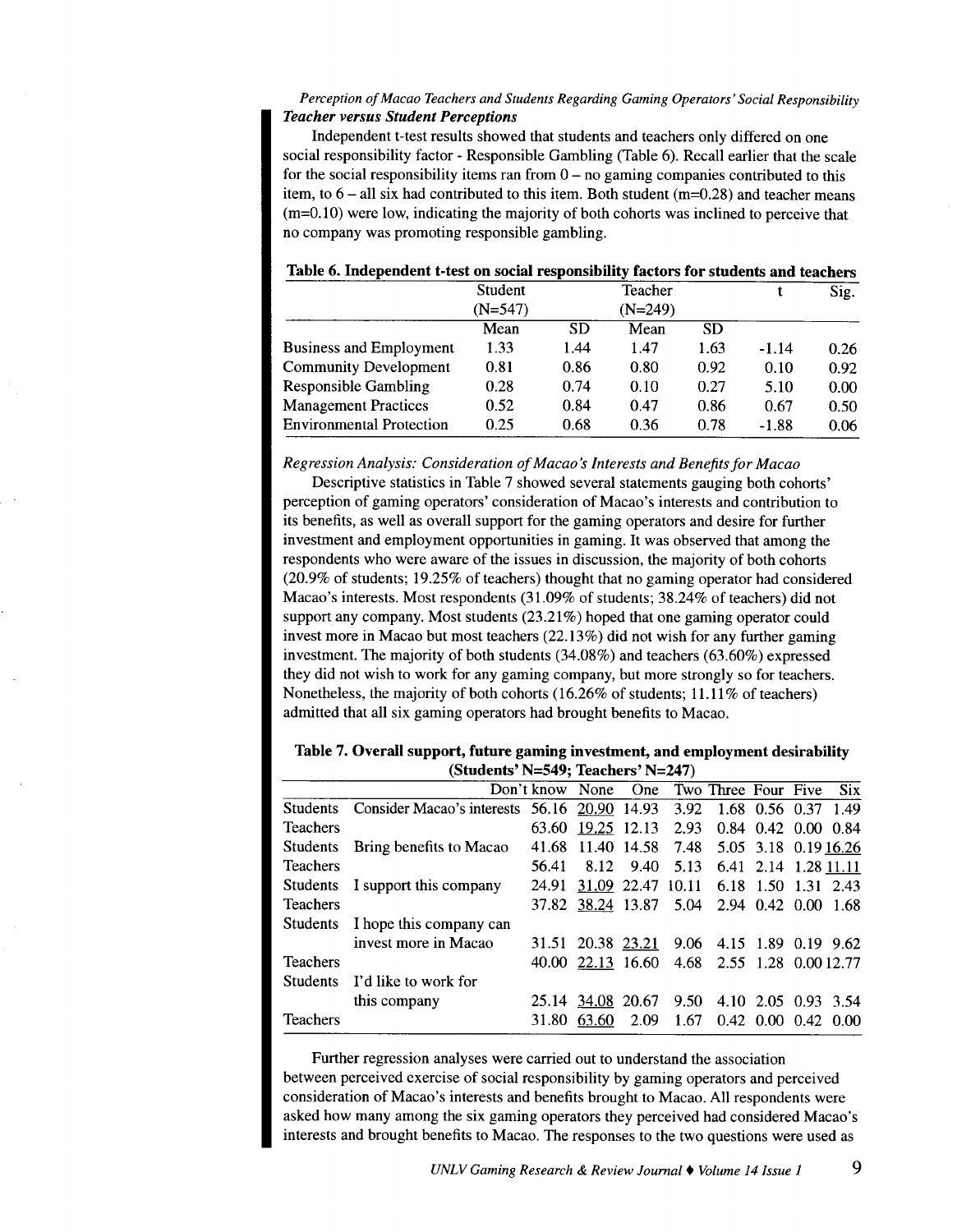dependent variables, with the five social responsibility factors as independent variables, in two regression equations, each separately for the student and teacher cohorts.

Since possible values of the dependent variables were number of counts from 0 to 6 and there was a preponderance of zeros in the responses, Ordinary Least Square (OLS) regression which assumed normal distribution of variables is not appropriate and will likely lead to seriously biased results where the standard errors are deflated. As these two dependent variables follow more of a poisson distribution, a poisson regression was performed for each cohort.

The poisson regression model for students predicting perceived consideration of Macao's interests from the five social responsibility factors was statistically significant with likelihood ratio chi-square = 165.88, df=5, yielding p-value <.001. Table 8 shows the order of importance of the predictors: Management Practices (the expected log count for a one-unit increase in this factor was .57), Environmental Protection (log count=.31), and Responsible Gambling (log count=.17).

The poisson regression model for teachers was statistically significant with likelihood ratio chi-square=124.06. df=5, yielding p-value<.001. The predictors Responsible Gambling ( $log$  count=1.33) and Environmental Protection ( $log$  count =.36) were statistically significant.

|                                | Student   |      |         |       |              | Teacher   |      |         |       |            |
|--------------------------------|-----------|------|---------|-------|--------------|-----------|------|---------|-------|------------|
|                                | $N = 531$ |      |         |       |              | $N = 238$ |      |         |       |            |
|                                | Mean      | Std  | B       | Std.  | Wald         | Mean      | Std  | B       | Std.  | Wald       |
|                                |           |      |         | Error | chi-         |           |      |         | Error | chi-       |
|                                |           |      |         |       | square       |           |      |         |       | square     |
| Constant                       |           |      | $-1.56$ |       | $0.12168.4*$ |           |      | $-2.31$ |       | .19 143.2* |
| <b>Business and Employment</b> | 1.31      | 1.42 | 0.05    | 0.58  | .75          | 1.49      | 1.64 | .05     | .085  | .34        |
| <b>Community Development</b>   | 0.81      | 0.87 | $-11$   | .10   | 1.19         | 0.82      | 0.82 | .24     | .13   | 3.79       |
| <b>Responsible Gambling</b>    | 0.27      | 0.70 | .17     | .07   | $5.14*$      | 0.10      | 0.28 | 1.33    | .22   | $35.89*$   |
| Management                     |           |      |         |       |              |           |      |         |       |            |
| Practices                      | 0.51      | 0.82 | .57     | .06   | 78.63*       | 0.48      | 0.86 | .13     | .11   | 1.28       |
| Env. Protection                | 0.25      | 0.68 | .31     | .06   | $26.09*$     | 0.36      | 0.79 | .36     | .11   | $11.01*$   |
| Deviance                       | 1.08      |      |         |       |              | .71       |      |         |       |            |
| Pearson Chi-square             | 1.94      |      |         |       |              | 1.14      |      |         |       |            |

Table 8. Poisson regression on consideration of Macao's interests

 $*_{p<0.05}$ 

On bringing benefits to Macao, the same procedure was conducted. The poisson regression model for students predicting perceived benefits brought to Macao from the five social responsibility factors was statistically significant with likelihood ratio chisquare = 113.63, df=5, yielding p-value <.001. All the five predictors were statistically significant. The poisson regression model for teachers was statistically significant with likelihood ratio chi-square=67.63, df=5, yielding p-value<.001. Only one predictor, Business and Employment, was statistically significant.

The students' perception of benefits brought to Macao was influenced by Management Practices (log count=0.21), Community Development (log count=0.21), Environmental Protection (log count=0.20), and Business and Employment (log count=0.17). Responsible Gambling was significant but had a negative log count of -0.19, indicating that the students did not consider this as a benefit brought to Macao. On the other hand, the teachers perceived Business and Employment as the only benefit brought by the gaming operators (log count=.31) (Table 9).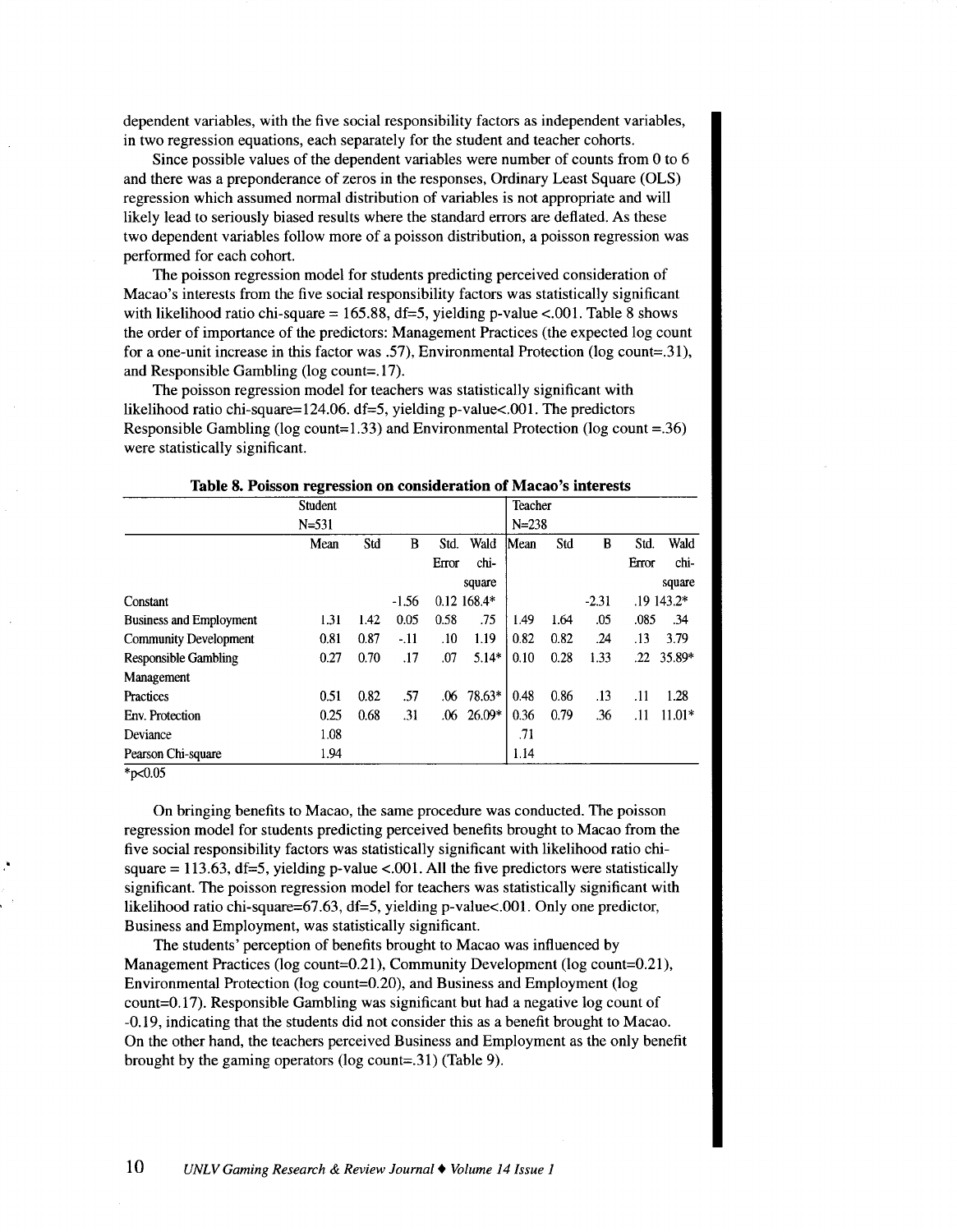|                                |      | Student   |       |       |        |      | Teacher   |      |       |      |        |      |
|--------------------------------|------|-----------|-------|-------|--------|------|-----------|------|-------|------|--------|------|
|                                |      | $N = 530$ |       |       |        |      | $N = 233$ |      |       |      |        |      |
|                                | Mean | Std       | В     | Std.  | Wald   | Sig. | Mean      | Std  | B     | Std. | Wald   | Sig. |
|                                |      |           |       | Error | chi-   |      |           |      | Error |      | chi.   |      |
|                                |      |           |       |       | square |      |           |      |       |      | square |      |
| Constant                       |      |           |       |       |        |      |           |      |       |      |        |      |
| <b>Business and Employment</b> | 1.32 | 1.42      | .17   | .04   | 18.56  | .00  | 1.48      | 1.65 | .31   | .05  | 32.12  | .00  |
| <b>Community Development</b>   | .82  | .87       | .21   | .07   | 8.97   | .00  | .82       | .93  | .15   | .10  | 2.21   | .14  |
| Responsible Gambling           | .26  | .70       | $-19$ | .08   | 6.14   | .01  | .10       | .28  | .45   | .25  | 3.30   | .07  |
| Management                     |      |           |       |       |        |      |           |      |       |      |        |      |
| Practices                      | .51  | .82       | .21   | .06   | 14.25  | .00  | .47       | .87  | .03   | .10  | .07    | .80  |
| Env.                           |      |           |       |       |        |      |           |      |       |      |        |      |
| Protection                     | .25  | .68       | .20   | .06   | 12.50  | .00  | .35       | .79  | $-01$ | .10  | .08    | .93  |
| Deviance                       | 2.52 |           |       |       |        |      | 2.33      |      |       |      |        |      |
| Pearson Chi-square             | 2.86 |           |       |       |        |      | 3.11      |      |       |      |        |      |

| Perception of Macao Teachers and Students Regarding Gaming Operators' Social Responsibility |
|---------------------------------------------------------------------------------------------|
| Table 9. Poisson regression on benefits brought to Macao                                    |

# **Conclusion and Discussion**

The study assessed a group of Macao high school students' and teachers' perceptions of the extent of social responsibility being exercised by the six local gaming operators, as well as their support for the operators, and desire for further gaming investment and work opportunities in the gaming sector.

It is observed that both student and teacher response patterns were quite similar. For 12 of the 17 social responsibility items, the majority of the teacher and student respondents who were aware of the issues in discussion answered that only one company, but not necessarily the same one, had been contributing to the items in question. More teachers, however, thought that at least two, instead of only one, gaming companies had shared in the contribution to six socially responsible activities. Over 10% of respondents perceived that all six companies created business opportunities for local enterprises and offered good remuneration, career development and training opportunities to local people. At the same time, the majority of the respondents from both cohorts perceived that no company participated in protecting the environment, beautifying the city, creating a harmonious environment, treating local staff fairly, and promoting responsible gambling.

The 17 social responsibility items were factor analyzed. Five factors were extracted and labeled as Business and Employment; Community Development; Responsible Gambling; Management Practices; and Environmental Protection. Around 44% of the student and 32% of the teacher cohort had personal or familial employment relationships with the gaming operators. Independent t-test results showed that for all five factors, there were no significant differences, in either cohort, between the group that had employment relationship with the gaming operators and the rest that had not.

Descriptive statistics indicated that the majority of both cohorts who was aware of the issues in discussion thought that no gaming operator had considered Macao's interests. Most respondents did not support any particular operator. Most students hoped that one gaming operator could invest more in Macao but most teachers did not wish for any further gaming investment. The majority of students, and more so for teachers, expressed they did not wish to work for any gaming company. Nonetheless, the majority of both cohorts admitted that all six gaming operators had brought benefits to Macao.

The poisson regression model for students predicting perceived consideration of Macao's interests from the five social responsibility factors showed that three factors were significant in influencing such perception: Management Practices, Environment Protection and Responsible Gambling. For the teachers, there were two significant factors: Responsible Gambling and Environmental Protection.

A second poisson regression indicated that students' perception of benefits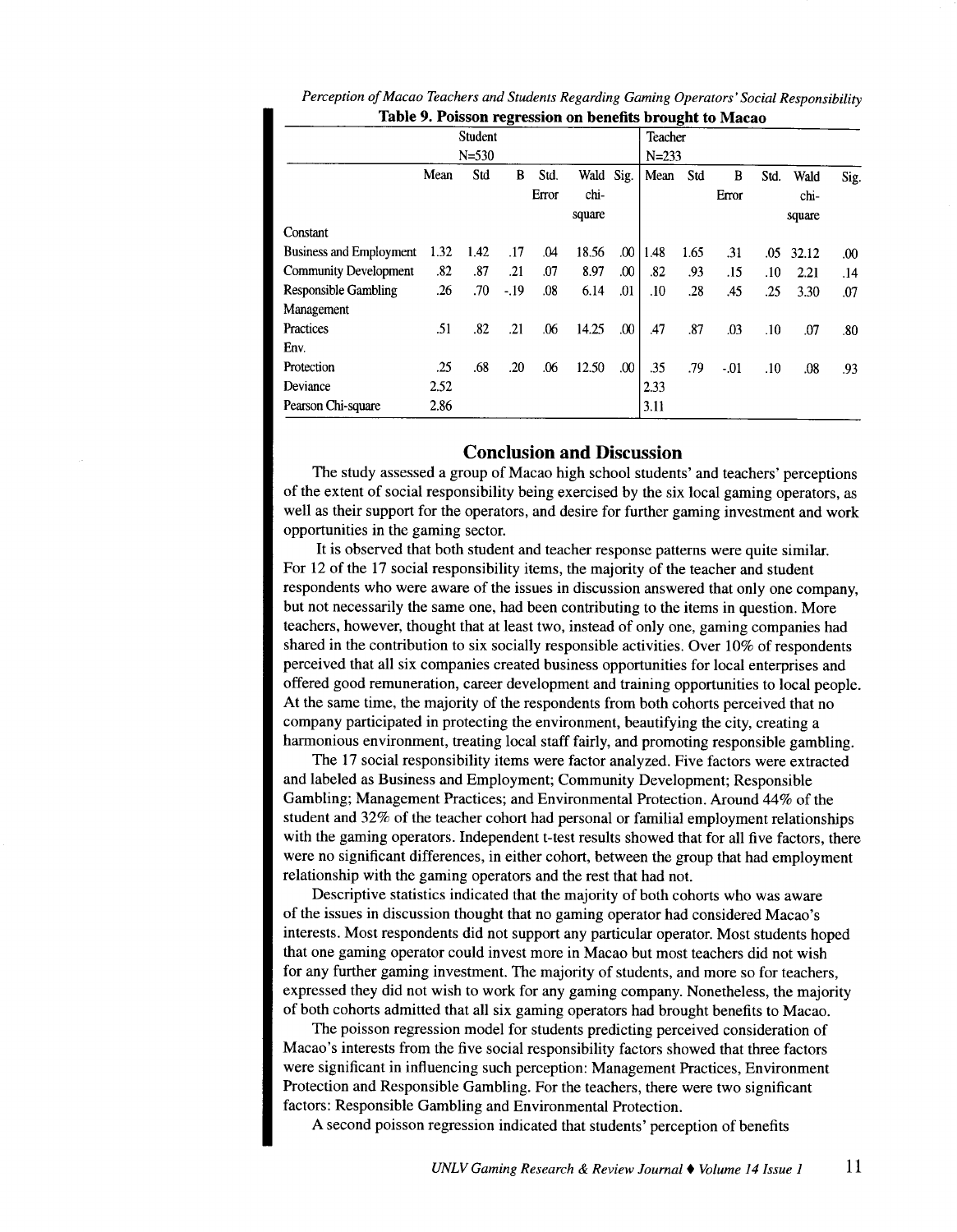brought to Macao was influenced by all five social responsibility factors while the teachers' perception was influenced by only one factor- creation of local business and employment.

There are several implications from the findings. First, most respondents, regardless of occupation, were not aware of any socially responsible activities carried out by the gaming operators. For those who were, most perceived that only one company was contributing to most of the items on the socially responsible activities list. There were six areas of social responsibility related to environment protection, responsible gambling, and fair and harmonious work environment which the respondents perceived as not having any input from the gaming operators. It is recommended that some form of guideline or policy be drawn up by the government or sector associations to regularly devote resources and attention to the exercise of social responsibility in various aspects, particularly in those areas where there is currently a void.

Second, among the five social responsibility factors, both teachers and students felt that the three most important factors that distinguish a company from being regarded as considerate of Macao's interests were protection of the environment, promotion of responsible gambling and introduction of good management practices. This implies that Macao's interests go beyond economic gains and the community hopes for the betterment of the 'common good', as advocated in the literature review ((Hing & McMillen 2002; Black & Ramsay 2003; Harris 2005; Cobran 2007; Lee & Park 2009).

Third, most respondents admitted that the gaming operators had brought benefits to Macao, mainly in the form of creating local business opportunities and employment. If this is the only criterion for success, the gaming operators should be applauded. Nonetheless, the community looks for more than economic growth, especially when gaming also brought about social costs. Naturally, the community will hold the gaming operators responsible for mitigating some of these costs through contribution to social causes such as awarding scholarships, contributing to charity, developing local talents, and preserving a good living environment and quality of life. Now that the gaming operators had achieved considerable economic success for themselves and for the economy, it's time to focus on the wider concept of community enhancement, in order to garner long-term support from the residents. Currently, most respondents perceived that only one company was contributing to several socially responsible activities. Considering the scale of operations and the revenues generated from the gaming business, the community would expect more contribution from the other gaming operators.

Fourth, the respondents were hesitant about further investment in gaming and did not indicate support for any gaming operator. The sentiment was extended to their lack of interest in working for the gaming operators, more strongly so among the teachers. The results were a stark contrast to the time when high school graduating students would quit school and residents would quit stable jobs to get hold of a casino position a few years ago. The recent economic downturn and the massive layoffs may have hampered some interest. Gaming operators will have to work harder in contributing to the community in ways other than providing business and employment, in order to justify further gaming development. Practicing good management is also useful in creating an "employer of choice" image.

Fifth, the majority of the respondents felt that there was inadequate community and governmental audit on gaming operators' exercise of social responsibility. Macao is currently seven years into post-monopoly gaming development. The community has grown more aware of the benefits and costs associated with gaming. There have already been voices in the public calling for more attention to social responsibility by large corporations. Gaming operators should seriously consider instilling in all levels of management a genuine sense of concern for the well-being of the community they reside in. Continued training and awareness programs could shape management principles and outlook on the topic of social responsibility.

For an effective social audit to take place, the following steps are suggested: identify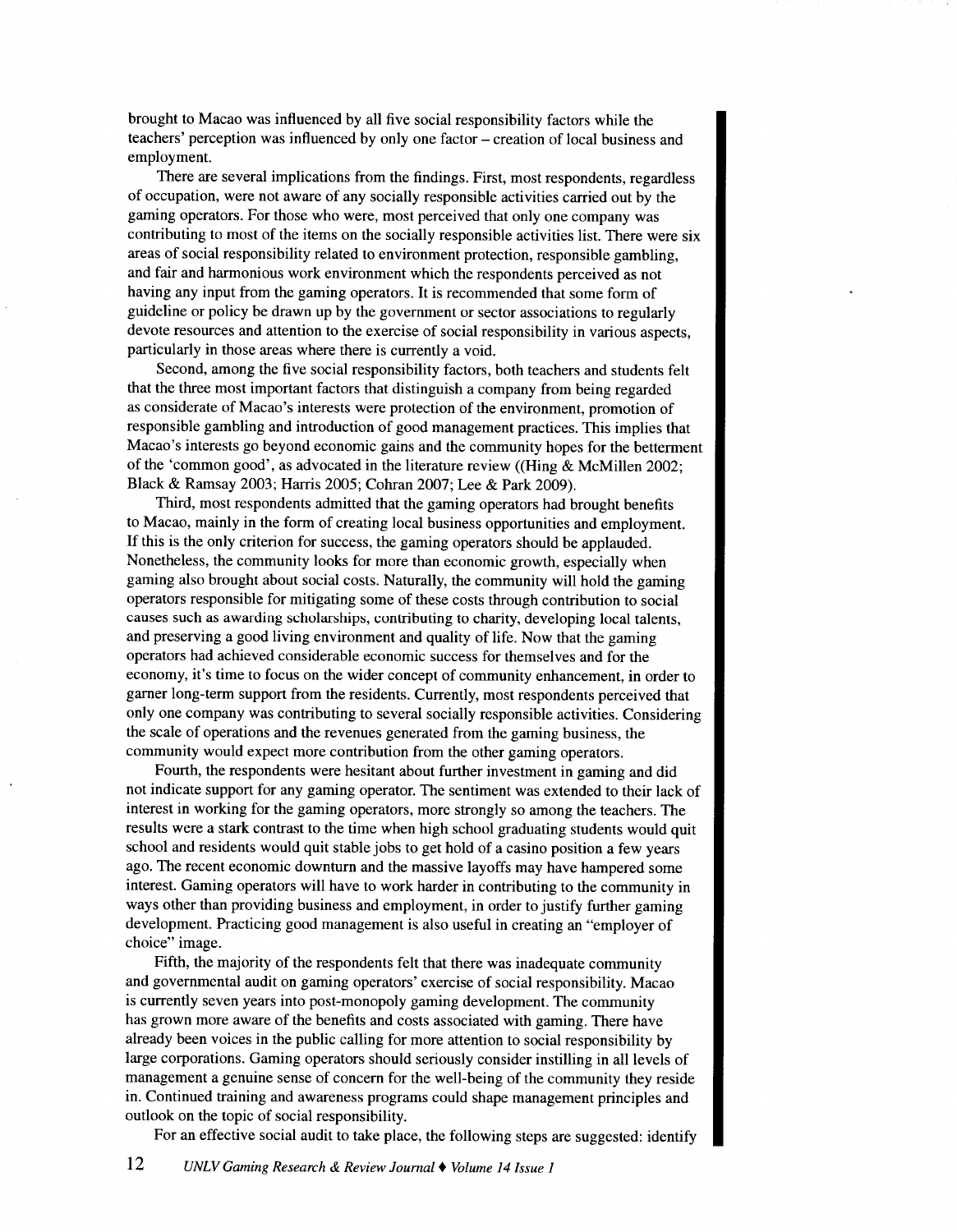*Perception of Macao Teachers and Students Regarding Gaming Operators' Social Responsibility*  the stakeholders, carry out stakeholder dialogues (such as focus groups and surveys), develop social responsibility performance indicators, and produce audit reports verified by a legitimate third-party (Henriques 2001). The Macao community could consider forming a gaming impact audit group to study, monitor and feedback public opinions and comments to the industry and government. Gaming operators could be proactive too by developing a credible social audit system. This two-way interaction would satisfy the new social contract increasingly demanded by the community, maintain a heightened sense of alertness to potential conflicts and preserve a clear organizational conscience that employees can be proud of.

**'** 

## **Limitation**

The study had sampled only high school graduating students and teachers. This limits the generalizability of the results. Future studies can consider adopting a random sampling approach to draw a more representative sample of the Macao population.

## **References**

- Black, R., & Ramsay, H. (2003). The ethics of gambling: Guidelines for players and commercial providers. *International Gambling Studies, 3(2),* 199-215.
- Cochran, P. L. (2007). The evolution of corporate social responsibility. *Business Horizons,*  50, 449-454.
- Dodd, E. M., Jr. (1932). For whom are corporate managers trustees? *Harvard Law Review, 45(7),* 1145-1163.
- Harris, R. (2005). When giving means taking: Public relations, sponsorship, and morally marginal donors. *Public Relations Review, 31,* 486-491.
- Henriques, A. (2001). Civil society and social auditing. *Business Ethics: A European Review, 10 (1), 40 – 44.*
- Hing, N., & McMillen, J. (2002). A conceptual framework of the corporate management of social impacts: The case of problem gambling. Business and Society Review, 107(4), 457-488.
- Johnson, H. H. (2001). Corporate social audits- this time around. *Business Horizons, May-June,* 29-36.
- Lee, S., & Park S. Y. (2009). Do socially responsible activities help hotels and casinos achieve their financial goals? *International Journal of Hospitality Management, 28,*  105-112.
- Macao Education Department. (2009). Statistics. Retrieved on February 19, 2009 from http://202.175.82.54/dsej/stati/edu\_num07\_part1.pdf

Macao Gaming Inspection and Control Bureau. (2009). Statistics. Retrieved on February 19, 2009 from http://www.dicj.gov.mo/EN/Estat/estat.htm#n1

- Porter, M. E., & Kramer, M. R. (2002). The competitive advantage of corporate <sup>p</sup>hilanthropy. *Harvard Business Review, 80( 12),* 56-68.
- Residents protest against LV Sands for abandoning Macau. *Macau Daily Times.* 2009 Jan 20, p.6.
- Walle, A. H. (1995). Business ethics and tourism: From micro to macro perspectives. *Tourism Management, 16 (4),* 263-268.

Article submitted:  $1/22/10$ 

Sent to peer review:  $1/22/10$ 

- Reviewers' comments sent to author: 1/29/10
- Author's revised version received: 2/10/10
- Article accepted for publication: 2110/10